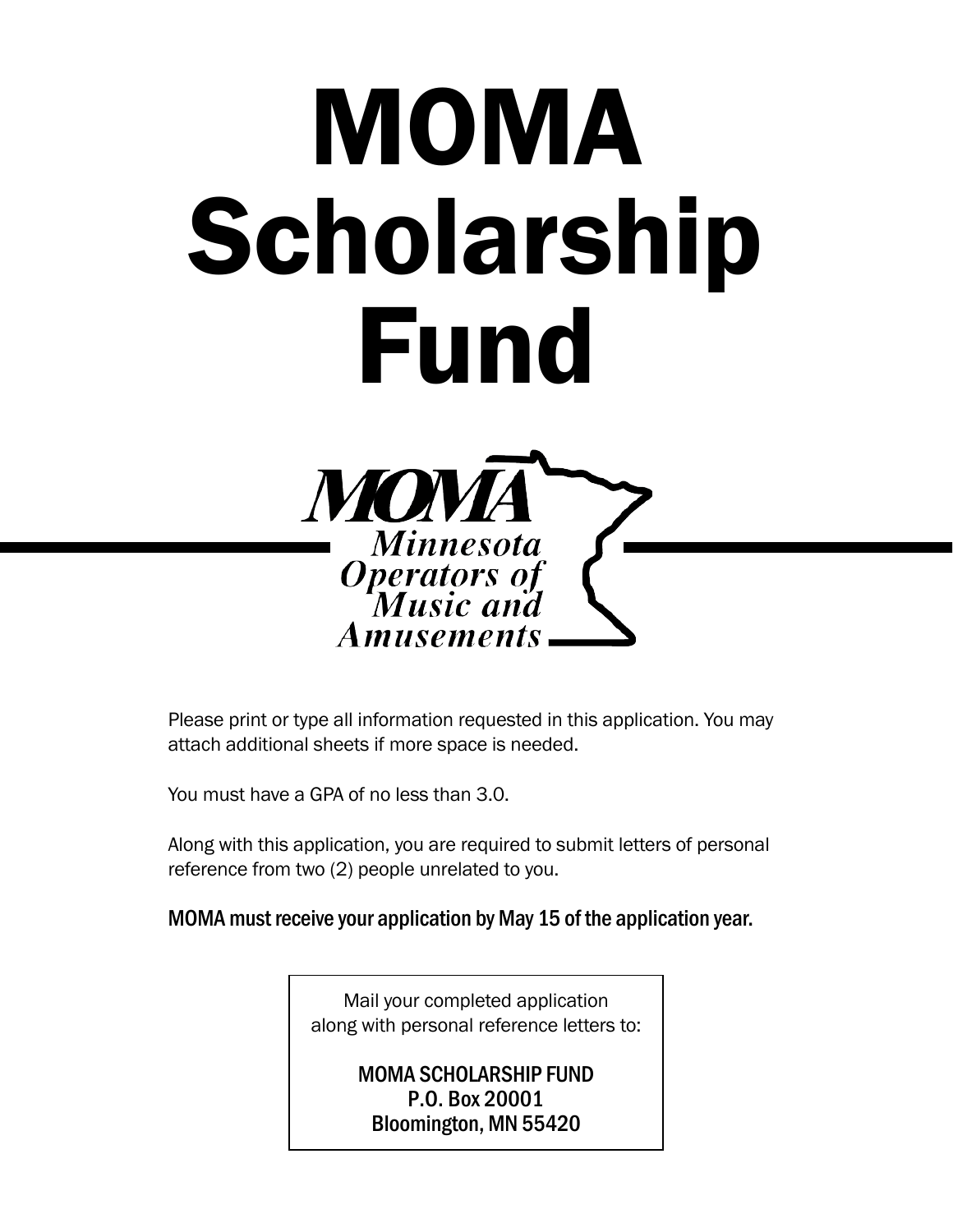#### **STUDENT'S INCOME & EXPENSES FOR ONE SCHOOL YEAR**

State only amounts of which you are certain or can reasonably estimate. Do not include financial aid for which you are applying.

| <b>Income</b>                                                                                                                  | <b>Expenses</b>                      |  |
|--------------------------------------------------------------------------------------------------------------------------------|--------------------------------------|--|
| 1. From Scholarships, fellowships, or tuition waivers \$                                                                       | Private<br>1. Tuition:               |  |
| 2. From your savings or investments                                                                                            | In - State                           |  |
| 3. Earnings during school years                                                                                                | Out - of - State                     |  |
| 4. Earnings during summer                                                                                                      | 2. Fees, books & supplies            |  |
| 5. Earnings of spouse                                                                                                          | 3. Room & board at school            |  |
| 6. Financial aid from parents                                                                                                  | 4. Rent, food & utilities off campus |  |
| 7. Loans (bank, school, government)                                                                                            | 5. Clothing, laundry, cleaning etc.  |  |
| 8. Other                                                                                                                       | 6. Other                             |  |
| Total                                                                                                                          | Total                                |  |
| State whether you are eligible for reimbursement from any other source for any of the expenses to be incurred in participating |                                      |  |

State whether you are eligible for reimbursement from any other source for any of the expenses to be incurred in participating in this educational program and, if so, the amount eligible for reimbursement.

**\_\_\_\_\_\_\_\_\_\_\_\_\_\_\_\_\_\_\_\_\_\_\_\_\_\_\_\_\_\_\_\_\_\_\_\_\_\_\_\_\_\_\_\_\_\_\_\_\_\_\_\_\_\_\_\_\_\_\_\_\_\_\_\_\_\_\_\_\_\_\_\_\_\_\_\_\_\_\_\_\_\_\_\_\_\_\_\_\_\_\_\_\_\_\_\_\_\_\_\_\_\_ \_\_\_\_\_\_\_\_\_\_\_\_\_\_\_\_\_\_\_\_\_\_\_\_\_\_\_\_\_\_\_\_\_\_\_\_\_\_\_\_\_\_\_\_\_\_\_\_\_\_\_\_\_\_\_\_\_\_\_\_\_\_\_\_\_\_\_\_\_\_\_\_\_\_\_\_\_\_\_\_\_\_\_\_\_\_\_\_\_\_\_\_\_\_\_\_\_\_\_\_\_\_**

#### **Required Signatures**

If you are claimed by your parents / guardians as a tax deduction, they must complete and sign the section below.

| Number of dependent children attending college, including applicant? |                       |                                                                        |  |
|----------------------------------------------------------------------|-----------------------|------------------------------------------------------------------------|--|
| Parent's / guardian's income:                                        | $\Box$ Under \$20,000 | $\Box$ \$20,000-\$30,000 $\Box$ \$30,000-\$40,000 $\Box$ Over \$40,000 |  |

Parent / Guardian Signature\_\_\_\_\_\_\_\_\_\_\_\_\_\_\_\_\_\_\_\_\_\_\_\_\_\_\_\_\_\_\_\_\_\_\_\_\_

State the amount of scholarship funds you are seeking and provide an estimated breakdown of how these funds will be spent.

\_\_\_\_\_\_\_\_\_\_\_\_\_\_\_\_\_\_\_\_\_\_\_\_\_\_\_\_\_\_\_\_\_\_\_\_\_\_\_\_\_\_\_\_\_\_\_\_\_\_\_\_\_\_\_\_\_\_\_\_\_\_\_\_\_\_\_\_\_\_\_\_\_\_\_\_\_\_\_\_\_\_\_\_\_\_\_\_\_\_\_\_\_\_\_\_\_\_\_\_\_\_ \_\_\_\_\_\_\_\_\_\_\_\_\_\_\_\_\_\_\_\_\_\_\_\_\_\_\_\_\_\_\_\_\_\_\_\_\_\_\_\_\_\_\_\_\_\_\_\_\_\_\_\_\_\_\_\_\_\_\_\_\_\_\_\_\_\_\_\_\_\_\_\_\_\_\_\_\_\_\_\_\_\_\_\_\_\_\_\_\_\_\_\_\_\_\_\_\_\_\_\_\_\_ \_\_\_\_\_\_\_\_\_\_\_\_\_\_\_\_\_\_\_\_\_\_\_\_\_\_\_\_\_\_\_\_\_\_\_\_\_\_\_\_\_\_\_\_\_\_\_\_\_\_\_\_\_\_\_\_\_\_\_\_\_\_\_\_\_\_\_\_\_\_\_\_\_\_\_\_\_\_\_\_\_\_\_\_\_\_\_\_\_\_\_\_\_\_\_\_\_\_\_\_\_\_

I agree to furnish **MOMA Education Fund** proof of course completion and grade point average. In making this application for the **MOMA Education Scholarship**. I certify that, to the best of my knowledge, the information containied in this application is complete and accurate.

> Signature of Applicant\_\_\_\_\_\_\_\_\_\_\_\_\_\_\_\_\_\_\_\_\_\_\_\_\_\_\_\_\_\_\_\_\_\_\_\_\_\_\_\_\_\_  $Date$  and  $Date$  and  $Date$  and  $Date$  and  $Date$  and  $Date$  and  $Date$  and  $Date$  and  $Date$  and  $Date$  and  $Date$  and  $Date$  and  $Date$  and  $Date$  and  $Date$  and  $Date$  and  $Date$  and  $Date$  and  $Date$  and  $Date$  and  $Date$  and  $Date$  and  $Date$  and  $Date$  and  $Date$  and  $Date$  and  $Date$  and  $Date$  a

 $Date$ 

We are aware that this applicant is applying for a MOMA Scholarship and support this effort.

|                | Signature of MOMA member verifying this application_ |
|----------------|------------------------------------------------------|
| Company        |                                                      |
| <b>Address</b> |                                                      |
| Date           |                                                      |

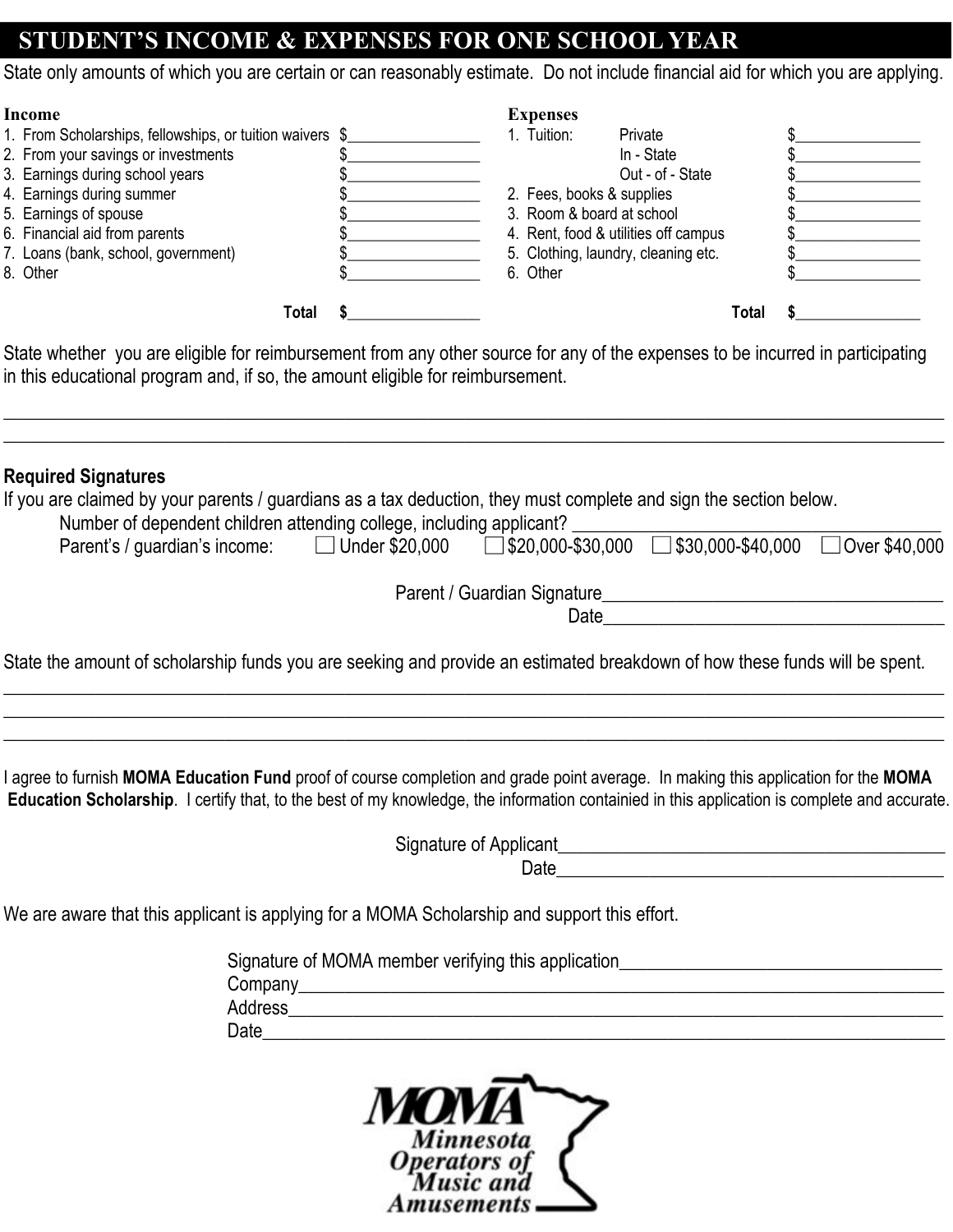#### **ACTIVITIES**

List any academic honors you have received.

List any office or other leadership positions you have held.

List your current and previous community or extracurricular activities.

### **HISTORY OF APPLICANT**

Write a short summary about yourself. Be sure to include why you are best qualified to receive the MOMA Scholarship. You May attach an additional paper if more space is required.